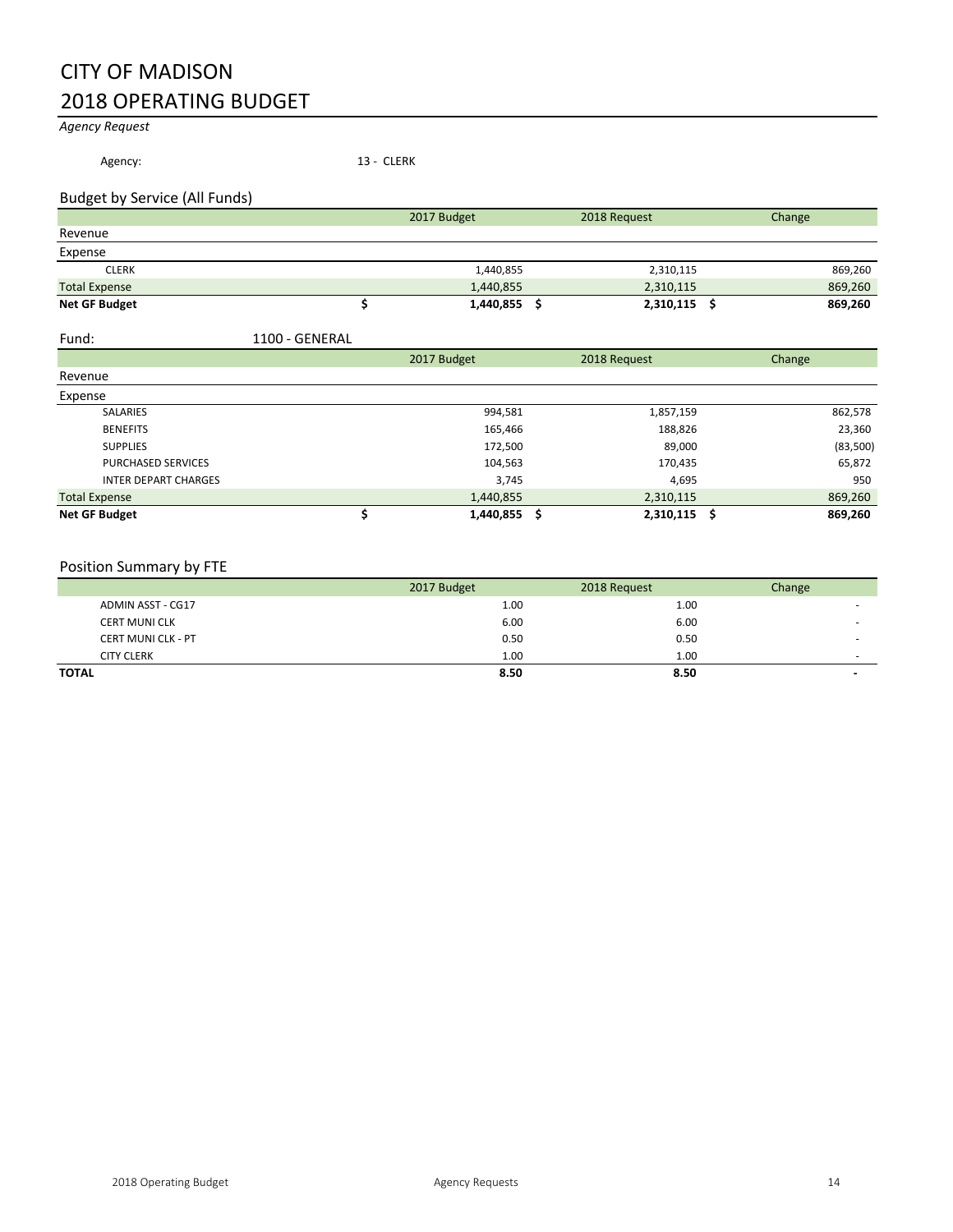

## **City Clerk's Office**

210 Martin Luther King, Jr. Boulevard, Room 103, Madison, WI 53703-3342 voting@cityofmadison.com · licensing@cityofmadison.com · [clerk@cityofmadison.com](mailto:clerk@cityofmadison.com) [www.cityofmadison.com/clerk](http://www.cityofmadison.com/clerk)  [www.cityofmadison.com/election](http://www.cityofmadison.com/election) Phone: 608 266 4601 • Fax: 608 266 4666 *We exist to assist.*

July 3, 2017

To: Brent Sloat

From: City Clerk Maribeth Witzel-Behl

Re: Submittal of 2018 Budget Request

The 2018 budget request for the City Clerk's Office is submitted with a target of \$2,306,735. This budget proposal reflects the following priorities:

- 1. To provide better customer service, minimize mistakes, and avoid burnout, Clerk's Office personnel will no longer work more than 60 hours a week, even at election time.
- 2. Polling places will have enough election officials to facilitate voter lines of 15 minutes or less.
- 3. Voter outreach will expand with the restoration of an AASPIRE Intern position in the Clerk's Office.
- 4. The liquor licensing process will continue to improve with the continuation of the Deputy Clerk position.